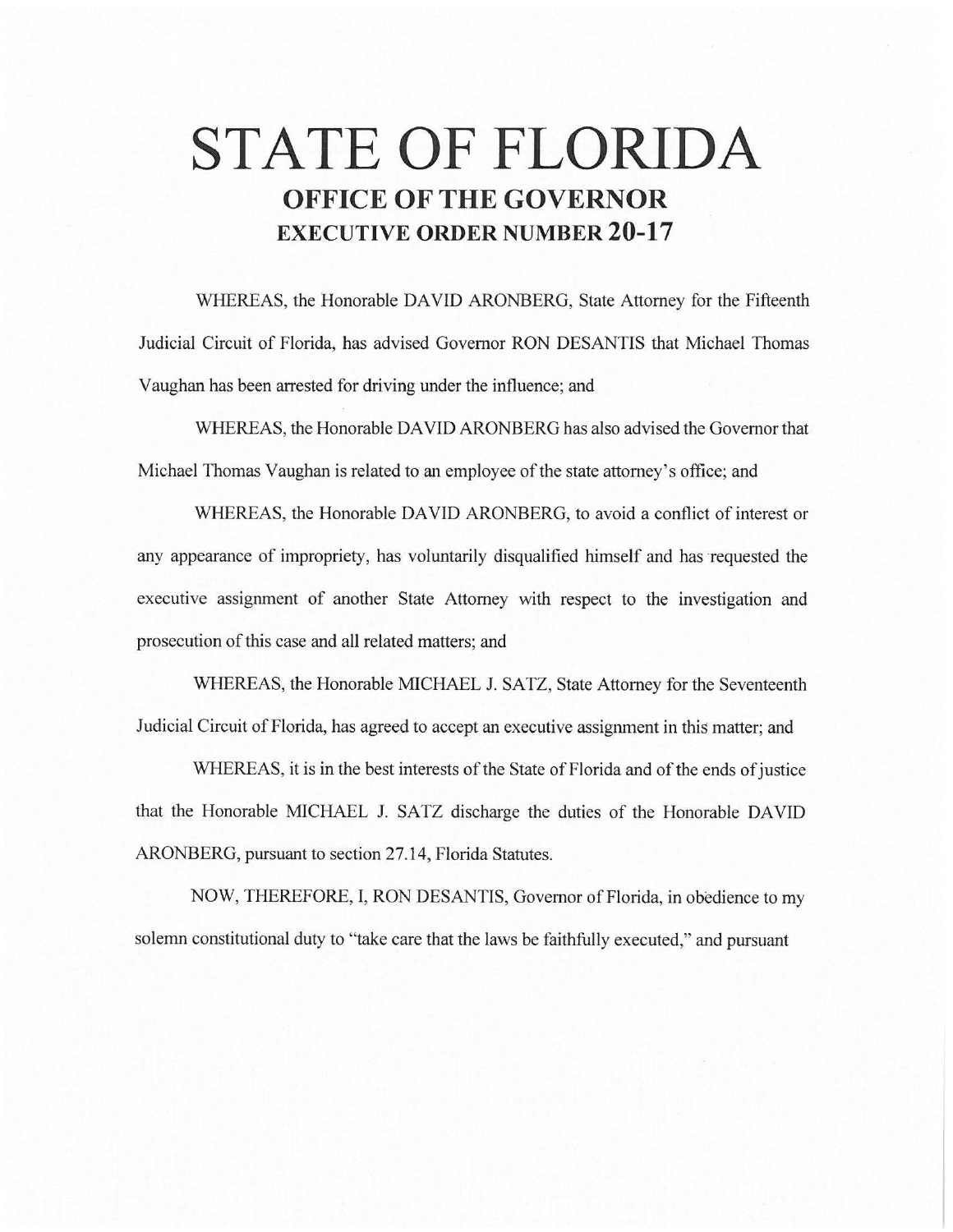to the Constitution and laws of the State of Florida, issue the following Executive Order, effective immediately:

### Section 1.

The Honorable MICHAEL J. SATZ, State Attorney for the Seventeenth Judicial Circuit of Florida, referred to as the "Assigned State Attorney," is assigned to discharge the duties of the Honorable DAVID ARONBERG, State Attorney for the Fifteenth Judicial Circuit of Florida, as they relate to the investigation, prosecution, and all matters related to Robert Thomas Vaughan.

#### Section 2.

The Assigned State Attorney or one or more Assistant State Attorneys and Investigators, who have been designated by the Assigned State Attorney, shall proceed immediately to the Fifteenth Judicial Circuit of Florida, and are vested with the authority to perform the duties prescribed herein.

## Section 3.

All residents of the Fifteenth Judicial Circuit are requested, and all public officials are directed, to cooperate and render whatever assistance is necessary to the Assigned State Attorney, so that justice may be served.

#### Section 4.

d al

The period of this Executive Assignment shall be for one (1) year, to and including January 22, 2021.